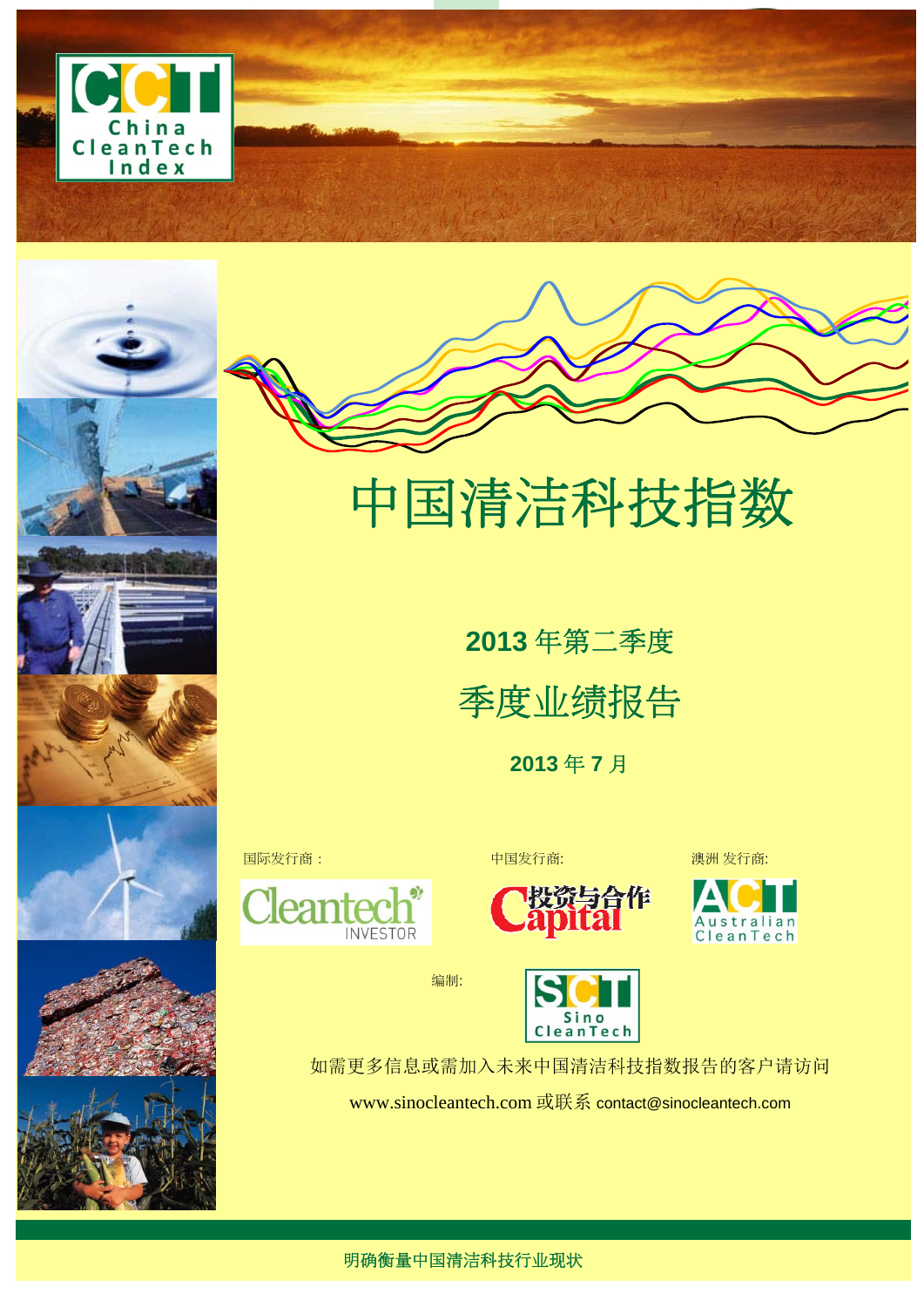

# 目录

| 1. 中国清洁科技指数概述   | 3  |
|-----------------|----|
| 2. 中国清洁科技指数业绩表现 | 5  |
| 3. 分项指数         | 9  |
| 4. 指数组成公司       | 12 |



#### 免责声明

在专业人事的努力下,澳大利亚清洁技术有限公司本着专业、勤勉和谨慎的态度提交此份 业告,因使用此业告内容而引发的起诉、诉诉、索赔、传传、损失、成本或费用,本公司概不 负责且不会做出任何赔偿。收到本报告后,各位读者、公司组织及关联的法人团体豁免本公司 承担因此业告产生的或与之相关的任何责任。

另外,本业告的内容不可作为投资建议。本公司不推荐您买买或持有任何金融产品,且不得将 本报告之内容理解为买卖本公司证券的要约和要约邀请。在沒有咨询您的完全合格的财务顾问 之前,请勿作出任何投资决定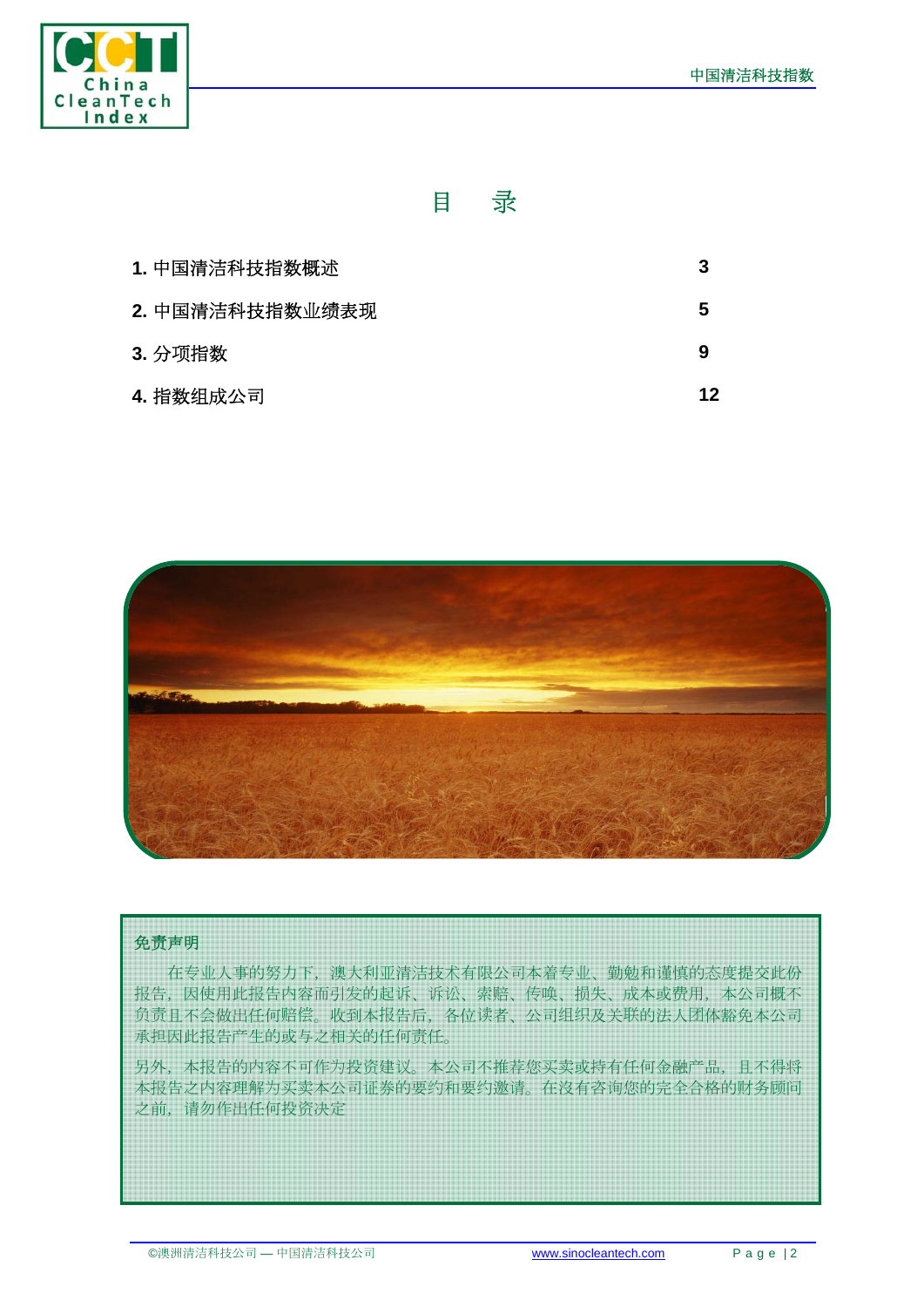

# **1.** 中国清洁科技指数概述

中国清洁科技指数为在世界各地证券交易所上市的中国清洁技术企业经营表现 提供明确的衡量标准。

清洁技术行业业分为若干子行业(详情见下表)。每个子行业都拥有一批兼具 环境和业经效益的企业。

| 沼气        | 地热 - 干热岩和常规地热 |
|-----------|---------------|
| 生物燃料      | 低排放运输技术       |
| 碳交易       | 太阳热能和光伏       |
| 能源效率和生物材料 | 垃圾处理及循环再利用    |
| 能源储存和燃料电池 | 水资源           |
| 环保服务      | 海洋、潮汐及水电      |
| 绿色建筑      | 风力发电          |

清洁技术行业与社会责任投资(SRI)或环境、社会及治理(ESG)效能完全不 同。SRI 及 ESG 关注公司业绩的渐进式改善被视为选择最佳"健康经营"措施。清洁 技术关注企业的产出是否能积极改善其所处社会的环境和生态。它属于"多做好事" 而不非"少做坏事"。

中国清洁科技指数的覆盖超过了 150 家企业,总市值超过 8000 亿人民币 (1126 亿美元),指数首次以单一衡量标准展示中国清洁技术行业增长的全景。

指数按市值进行加权计算并且引入以下几个指数进行参考对照:

- **WilderHill** 新能源全球创新指数(**NEX**)**——**衡量全球清洁能源股票的业业表 业
- 清洁能源指数 (CTIUS) —— 衡量全球清洁技术股票的业绩表现
- 上证证指(**SHCOMP**)—— 衡量在中国上海上市股票的表业。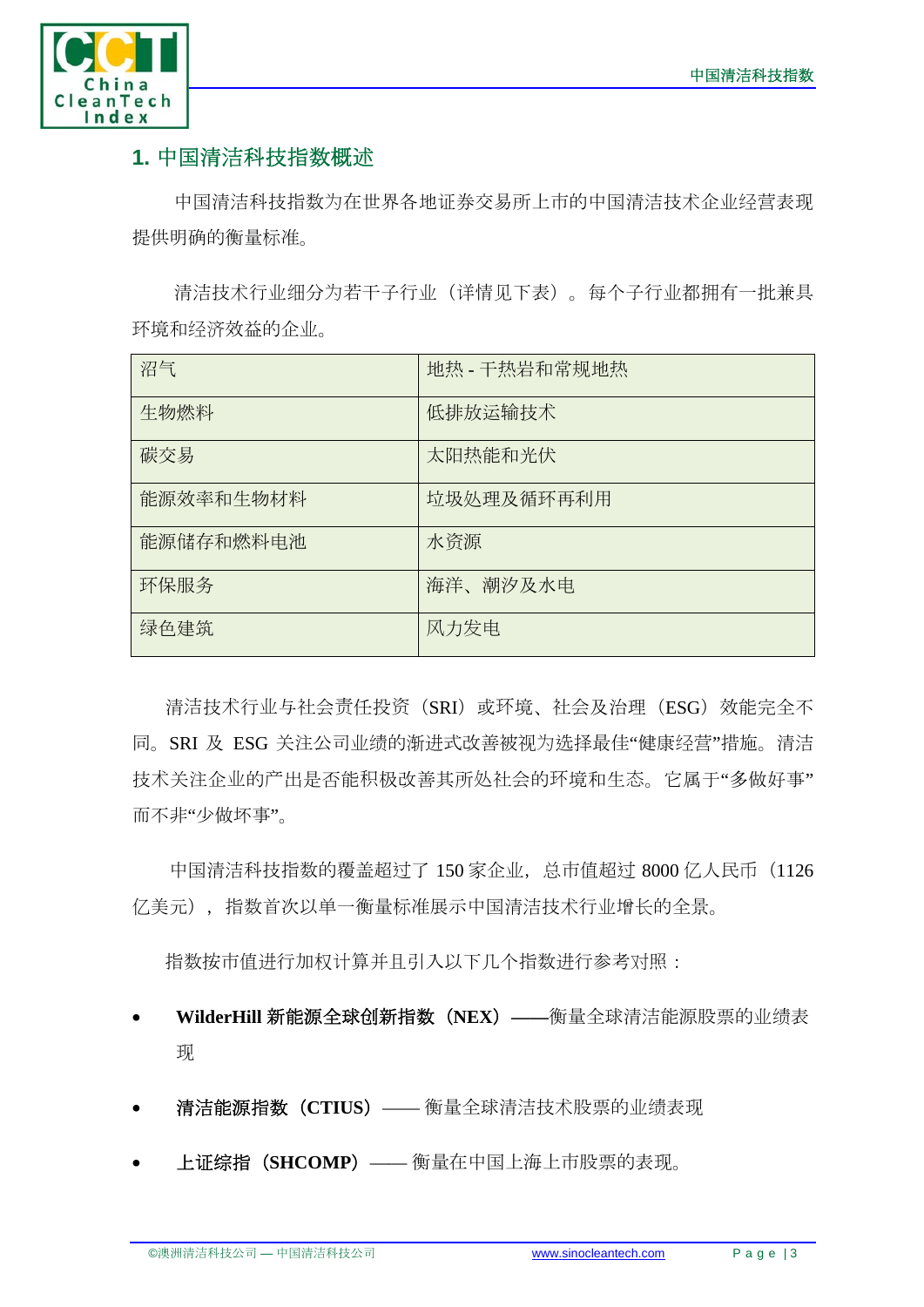

#### • MSCI 全球指数 (MSCI) —— 衡量全球股票市场业绩表现。

指数的制定和管理规规參考全球最佳实践规范。在中国清洁技术网站 www.sinocleantech.com 和澳大利亚清洁技术网站 www.auscleantech.com.au 上, 每月 将更新中国清 洁 科技指数。国 际 发 行商是《清 洁 科技投 资 人 》 (www.cleantechinvestor.com), 在中国是与《投资与合作》杂志合作 (www.topcapital.cn).

月度调整结果会直接通过电子邮件寄给 www.sinocleantech.com 的订订。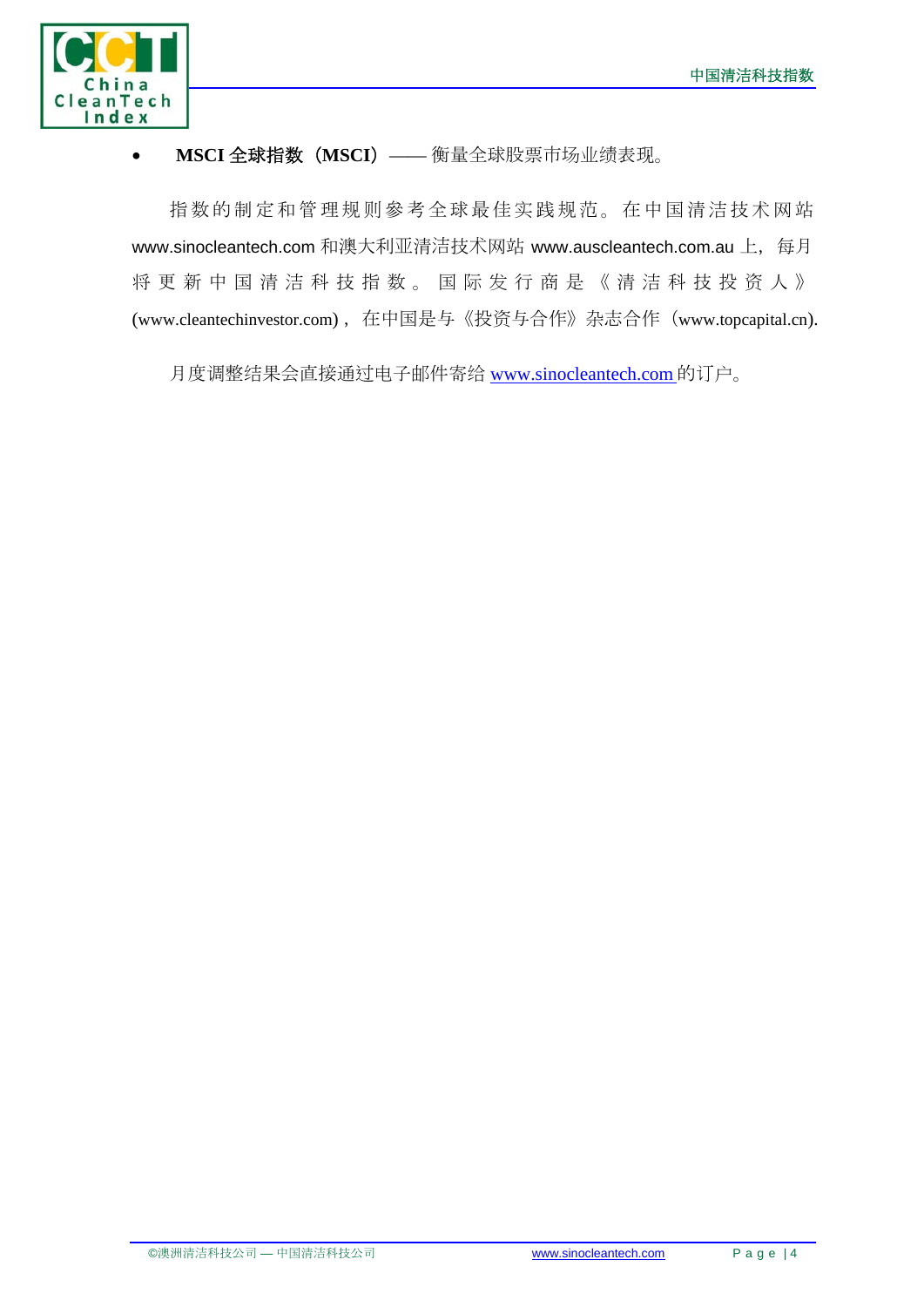

# 2. 中国清洁科技指数业绩表现

2013年6月,中国清洁科技指数在其所有的参考指数中表现仅优于其一个对比 指数。

中国清洁科技指数在 6 月从 42.7 点下降至 37.0 点,大幅下降 13.4%。同比 NEX 下挫 0.3%、CTIUS 下挫 3.3%、上证指数下挫 14.0%和 MSCI 下挫 2.6%。中 国清洁科技 20 强的表现稍好,下降 12.3%。

在 2013 年第二季度中, 中国清洁科技指数下挫 4.7%, 劣于除上证指数外的所 有指数。整个季度, NEX 上扬 13.6%, CTIUS 下跌 0.5%, 上证指数下跌 11.5%, MSCI 下跌 0.1%。

2013 年上半年度, 中国清洁科技指数上扬 7.7%, 表现优于上证指数和 MSCI 环球指数。NEX 上扬 24.4%, CTIUS 上扬 10.0%, 上证指数下跌 12.8%, MSCI 环 球指数上扬 7.1%。

| 变化百分比                         | 2009  | 2010    | 2011     | 2012     | 13年6<br>月 | 13年第<br>二季度 | 13年上<br>半年 | 12个月     | 3年       |
|-------------------------------|-------|---------|----------|----------|-----------|-------------|------------|----------|----------|
| 中国清洁科技指数 (CCTI)               | 77.5% | $-9.6%$ | $-48.0%$ | $-16.5%$ | $-13.4%$  | $-4.7%$     | 7.7%       | 0.8%     | $-47.3%$ |
| 中国清洁技术 20 强 (CCT20)           | 59.6% | 15.6%   | $-47.4%$ | $-15.5%$ | $-12.3%$  | $-6.8%$     | 6.9%       | 0.9%     | $-49.7%$ |
| WilderHill 新能源全球创新指数<br>(NEX) | 39.7% | 14.6%   | $-40.2%$ | $-5.5%$  | $-5.0%$   | 13.6%       | 24.4%      | 29.7%    | $-17.7%$ |
| 清洁科技指数(CTIUS)                 | 38.1% | 7.3%    | $-18.3%$ | 7.3%     | $-3.3%$   | $-0.5%$     | 10.0%      | 20.2%    | 20.3%    |
| 上证综指(SHCOMP)                  | 80.0% | 14.3%   | $-21.7%$ | 3.2%     | $-14.0%$  | $-11.5%$    | $-12.8%$   | $-11.1%$ | $-17.5%$ |
| MSCI 全球指数<br>(MSCI)           | 27.0% | 9.6%    | $-7.6%$  | 13.2%    | $-2.6%$   | $-0.1%$     | 7.1%       | 16.0%    | 36.8%    |

组成中国清洁科技指数的 150 支股票的总市值 7670 亿元人民币(1230 亿美金), 比其 2011 年 2 月的峰值 9110 亿元人民币有所下跌,但从 2012 年 11 月的 6040 亿 元人民币的低谷中崛起。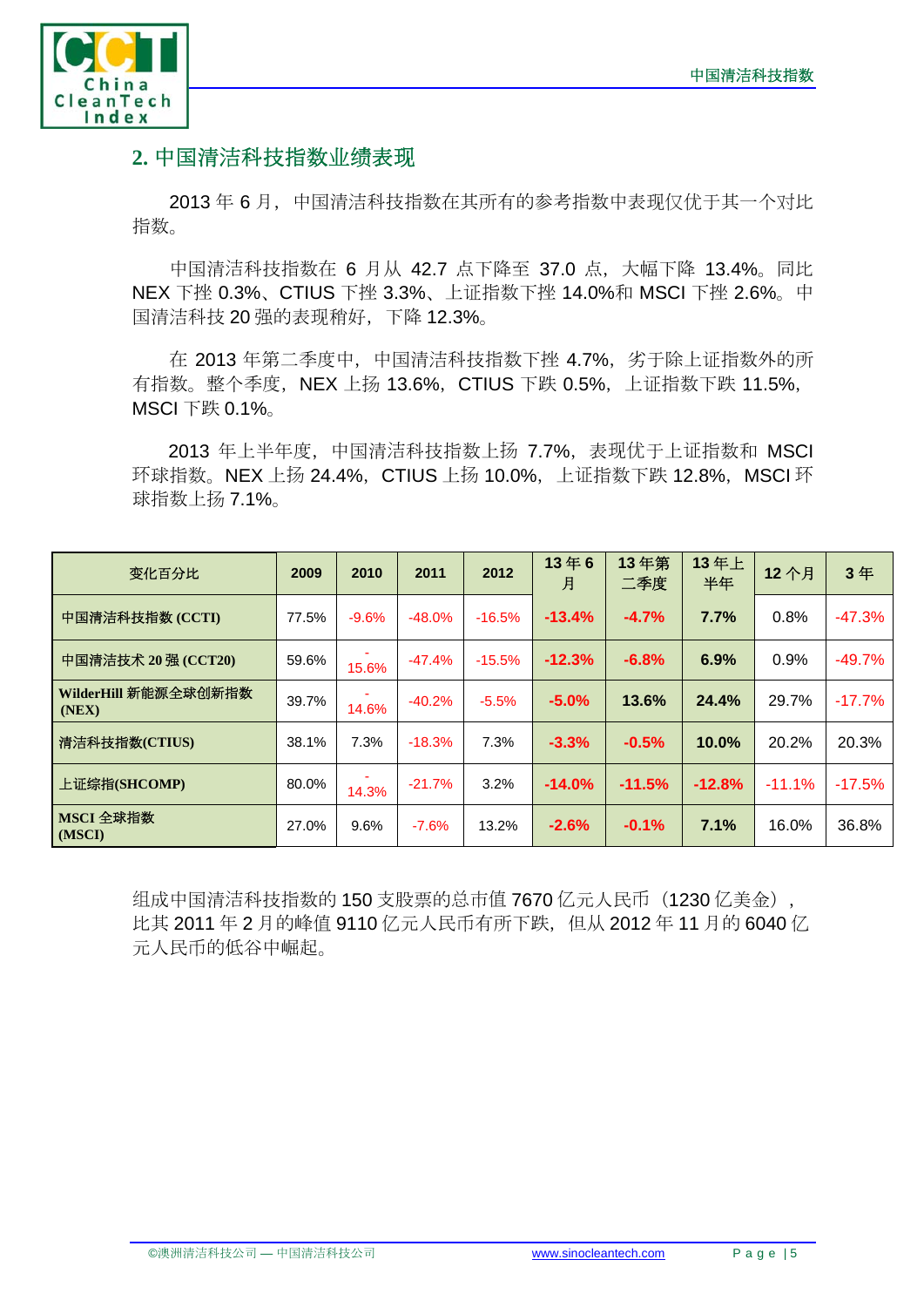

#### 最佳和最差股票

如下所示是过去一个月内根据股价表现产生的最好和最差股票。接下来的表是上半 年的表业。

上个月期间,8 家公司的股价上扬超过 20%,其中 4 家是太阳能公司,另外还有 9 家公司下跌超过 30%。

整个季度,14 家公司的股价上扬超过 40%,其中 11 家是太阳能公司,而另外 9 家 的下跌超过 40%。

整个上半年,16 家公司股价上扬超过 60%,其中 7 家是太阳能公司,8 家下跌超过 40%。

| 2013年6月         |                  |  |  |  |  |
|-----------------|------------------|--|--|--|--|
| 最佳股票            | 最差股票             |  |  |  |  |
| 股价上涨>20%        | 股价下跌> 30%        |  |  |  |  |
| 睿能集团            | 国电清新.            |  |  |  |  |
| 阿特斯光伏           | 龙净环保             |  |  |  |  |
| 大全新能源.          | 永清环保             |  |  |  |  |
| 韩华新能源           | 科力远.             |  |  |  |  |
| 顺风光电<br>瑞达电源.   | 田能动力             |  |  |  |  |
| 太阳集团            | 维尔利环保科技.<br>开能环保 |  |  |  |  |
| 中国循环能源          | 吉鑫风能             |  |  |  |  |
|                 | 华锐风电             |  |  |  |  |
|                 |                  |  |  |  |  |
| 2013 第二季度       |                  |  |  |  |  |
| 最佳股票            | 最差股票             |  |  |  |  |
| 股价上涨> 40%       | 股价下跌> 40%        |  |  |  |  |
| 阿特斯光伏           | 瑞丰光电             |  |  |  |  |
| 中国太阳能控股         | 博帝森.             |  |  |  |  |
| 中电光伏            | 田能动力             |  |  |  |  |
| 韩华新能源           | 南都电源.            |  |  |  |  |
| 晶澳太阳能           | 维尔利环保科技.         |  |  |  |  |
| 晶科能源.<br>昱辉阳光能源 | 兴蓉投资<br>巴安水务     |  |  |  |  |
| 阳光电源            | 吉鑫风能             |  |  |  |  |
| 尚德光伏            | 天顺风能             |  |  |  |  |
| 天合光能            |                  |  |  |  |  |
| 英利绿色科技          |                  |  |  |  |  |
| <b>EVE</b>      |                  |  |  |  |  |
| 万邦达             |                  |  |  |  |  |
| 明阳风电            |                  |  |  |  |  |
| 2013 上半年        |                  |  |  |  |  |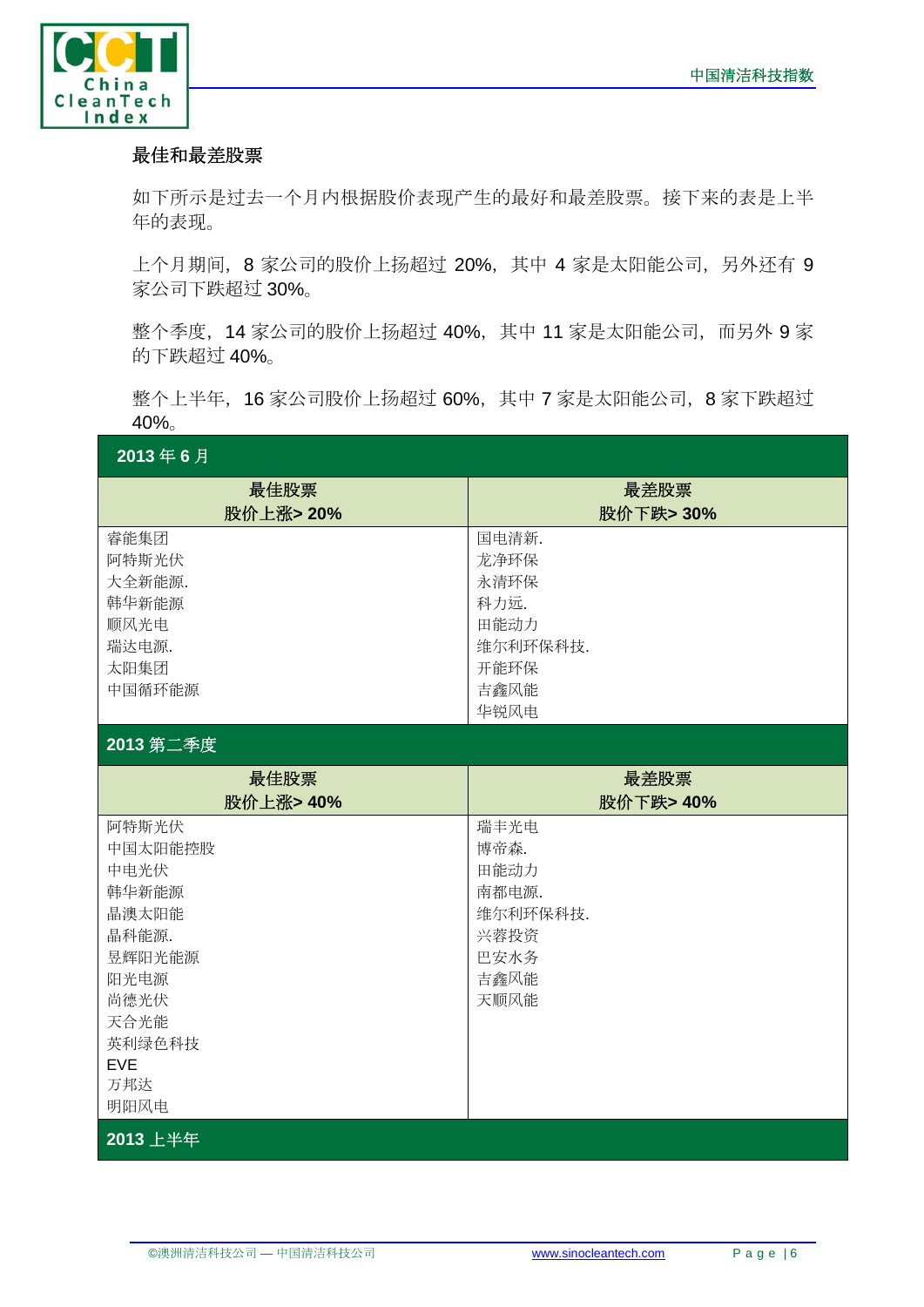

| 最佳股票<br>股价上涨>60% | 最差股票<br>股价下跌> 40% |
|------------------|-------------------|
| 汉威能源             | 富春环保              |
|                  |                   |
| 万顺股份.            | 赛为智能              |
| 阿特斯光伏            | 超日太阳能             |
| 德利国际             | 太阳集团              |
| 中国太阳能控股          | 南都电源              |
| 韩华新能源            | 巴安水务              |
| 晶澳太阳能            | 吉鑫风能              |
| 顺风光电             | 天顺风能              |
| 阳光电源             |                   |
| <b>EVE</b>       |                   |
| 德赛电池.            |                   |
| 万邦达.             |                   |
| 多元环球水务           |                   |
| 创业环保             |                   |
| 大唐新能源            |                   |
| 华能新能源            |                   |

### 指数调整重组

将近期发行的股票以及其他企业活动考虑入内,中国清洁科技指数在 6 月底进行了 一次季度性调整重组。

本季度没有新公司加入到指数中。

## **ChinaCleantech Index** 中国清洁科技指数 **(All Indices set at 100 at 30 June 2008)**  (在 **2008** 年 **6** 月 **30** 日所有的指数均为 **100**)

| <b>ACT China Cleantech Idex</b> | :ACT 中国清洁科技指数                          | China CleanTech 20 | :中国清洁技术 20 强                         |
|---------------------------------|----------------------------------------|--------------------|--------------------------------------|
|                                 | NEX-Normalised:WilderHil :新能源全球创新指数-正常 | MSCI-Normalised    | :MSCI 全球指数-正常:                       |
| CTIUS-Normalised                | :清洁能源指数-正常                             |                    | Shanghai Composite-Normalised : 上证综指 |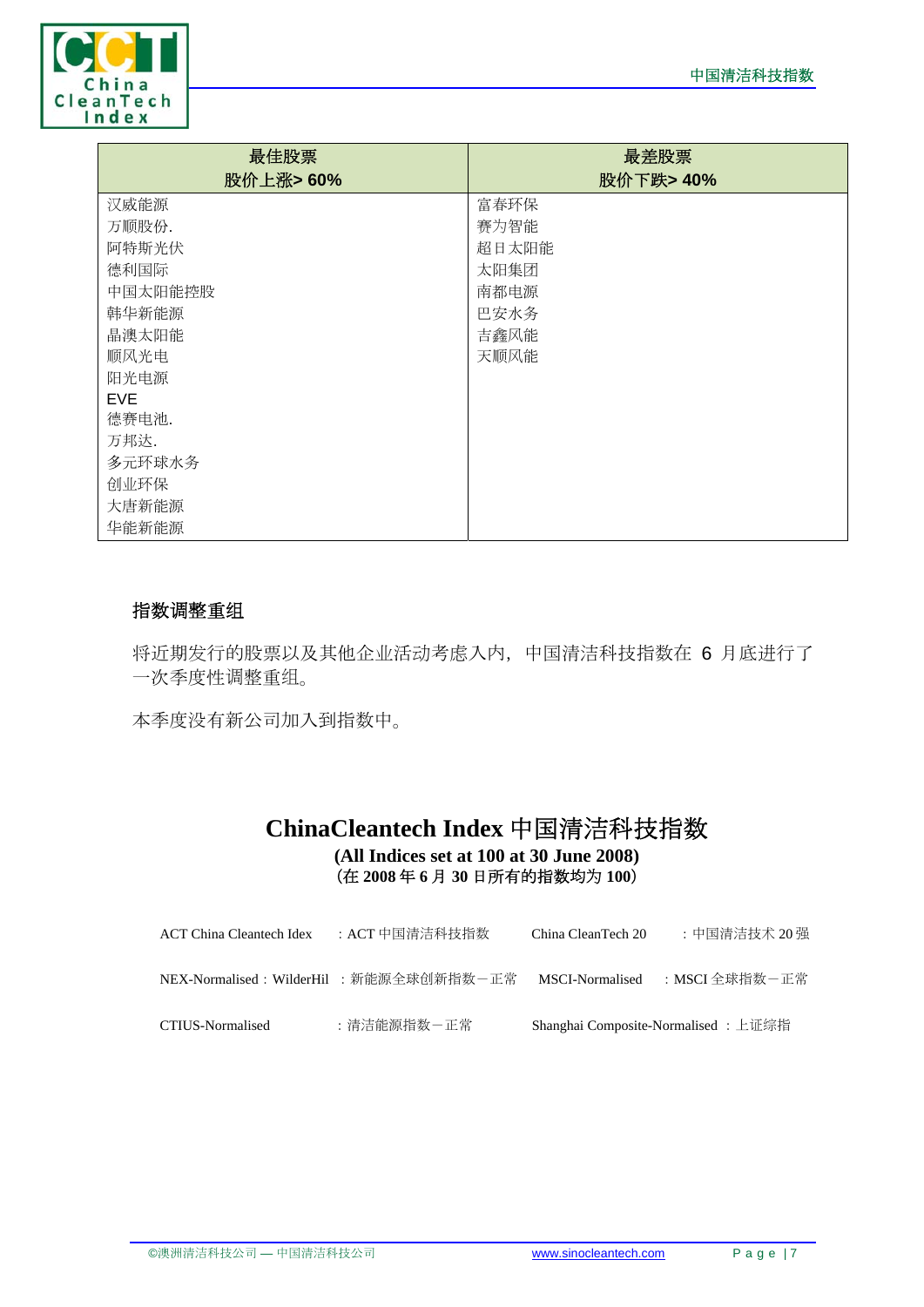



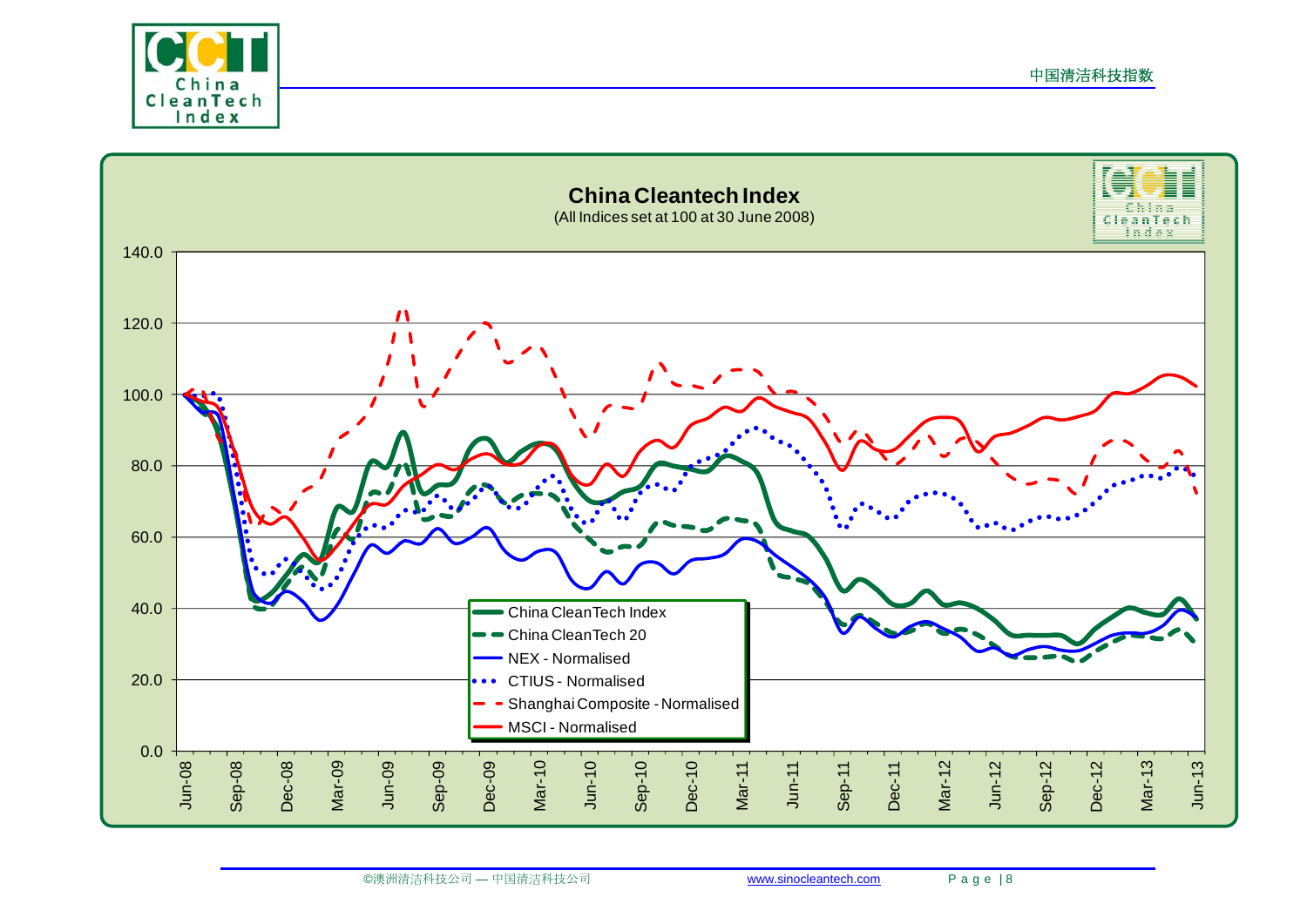

# **3.** 分项指数

为更好地对中国清洁科技指数渐行分析,我们开发了8个分项指数。下表中列出 了每个分项指数在过去四年的表业:

本季度除一个子指数外全部下跌。这唯一一个在过去 3 个月有正表业的指数是中 国太阳能指数(上扬 19.2)。现下挫 0.3%是中国节能指数。表业最差的是中国环保 (下跌 18.4%)指数和中国水资源指数(下跌 12.2%)。

就上半年而言,峰回路转。八个指数中只有中国水电指数从增长趋势到下跌。表 现最好的是中国太阳能指数(上扬 19.8%), 紧接着是中国垃圾指数(上扬 18.9%)。 表现最差的是中国水电指数(下跌 4.7%)和中国节能指数(上涨 2.5%)。

|          | 2009   | 2010     | 2011     | 2012     | 13年第<br>二季度 | 13年上<br>半年 |
|----------|--------|----------|----------|----------|-------------|------------|
| 中国节能指数   | 102.4% | 31.8%    | $-60.4%$ | $-30.9%$ | $-0.3%$     | 2.5%       |
| 中国环保指数   | 157.4% | 13.5%    | $-31.1%$ | $-21.8%$ | $-18.4%$    | 11.8%      |
| 中国太阳能指数  | 92.4%  | $-13.0%$ | $-57.5%$ | $-36.2%$ | 19.2%       | 19.8%      |
| 中国蓄能指数   | 141.0% | $-15.1%$ | $-36.6%$ | 11.7%    | $-7.5%$     | 5.6%       |
| 中国垃圾处理指数 | 65.7%  | 99.1%    | $-25.9%$ | $-12.5%$ | $-2.0%$     | 18.9%      |
| 中国水资源指数  | 113.5% | 9.6%     | $-49.7%$ | $-8.0\%$ | $-12.2%$    | 12.1%      |
| 中国水电指数   | 78.9%  | $-35.6%$ | $-23.0%$ | 1.1%     | $-8.6%$     | $-4.7%$    |
| 中国风能指数   | 45.8%  | $-21.0%$ | $-57.7%$ | $-32.5%$ | $-1.1%$     | 17.1%      |

## 中国清洁科技分项指数

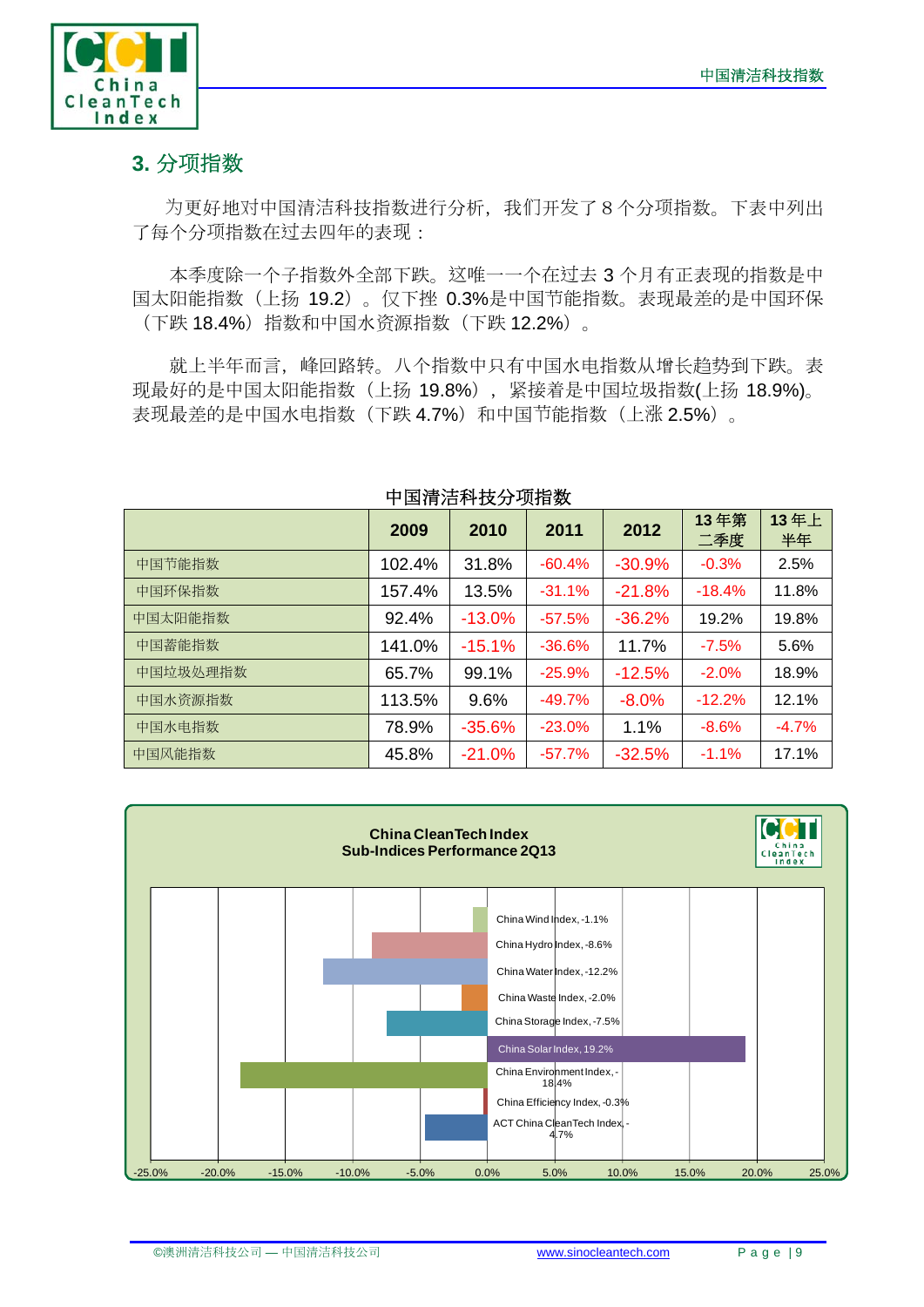

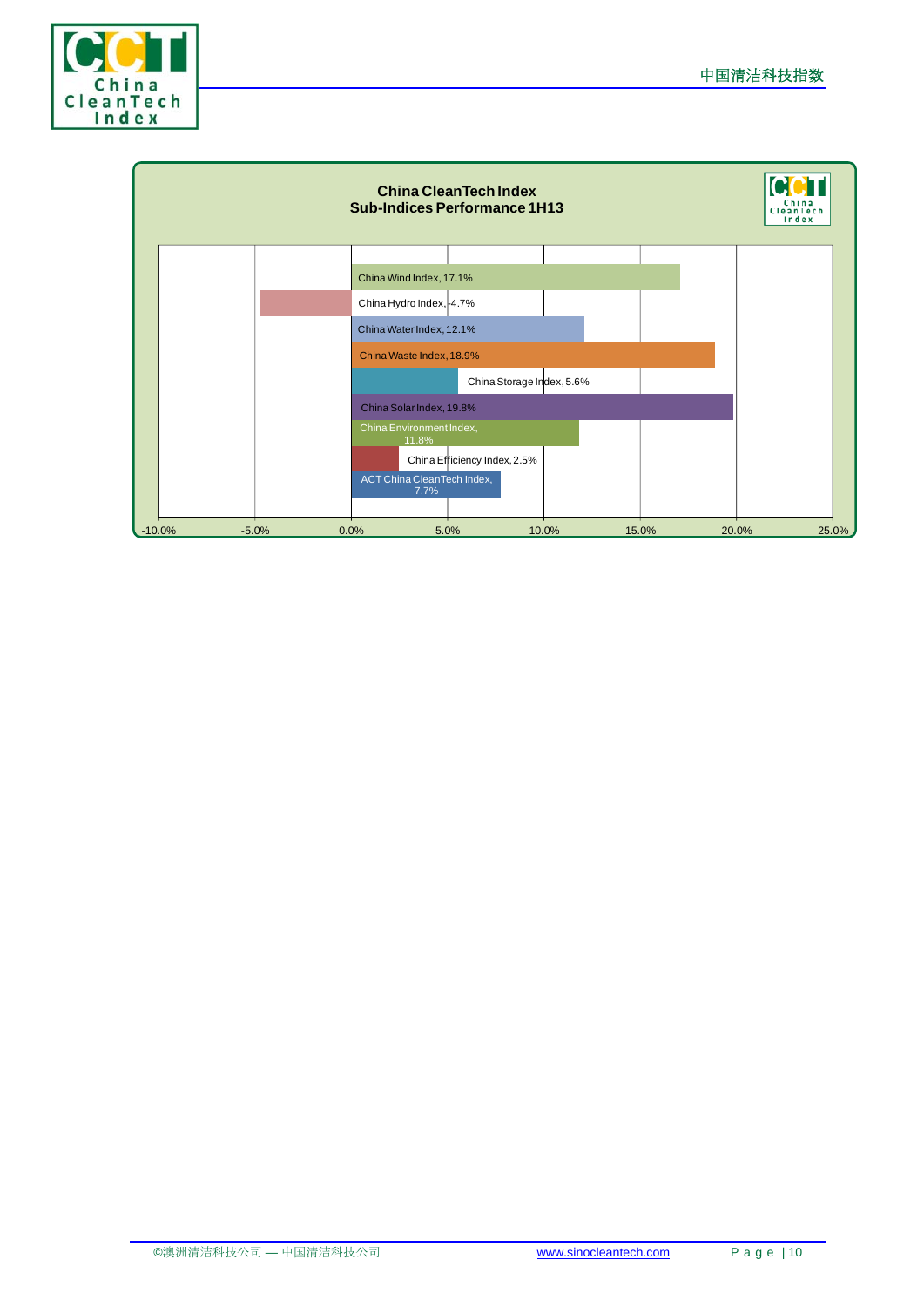